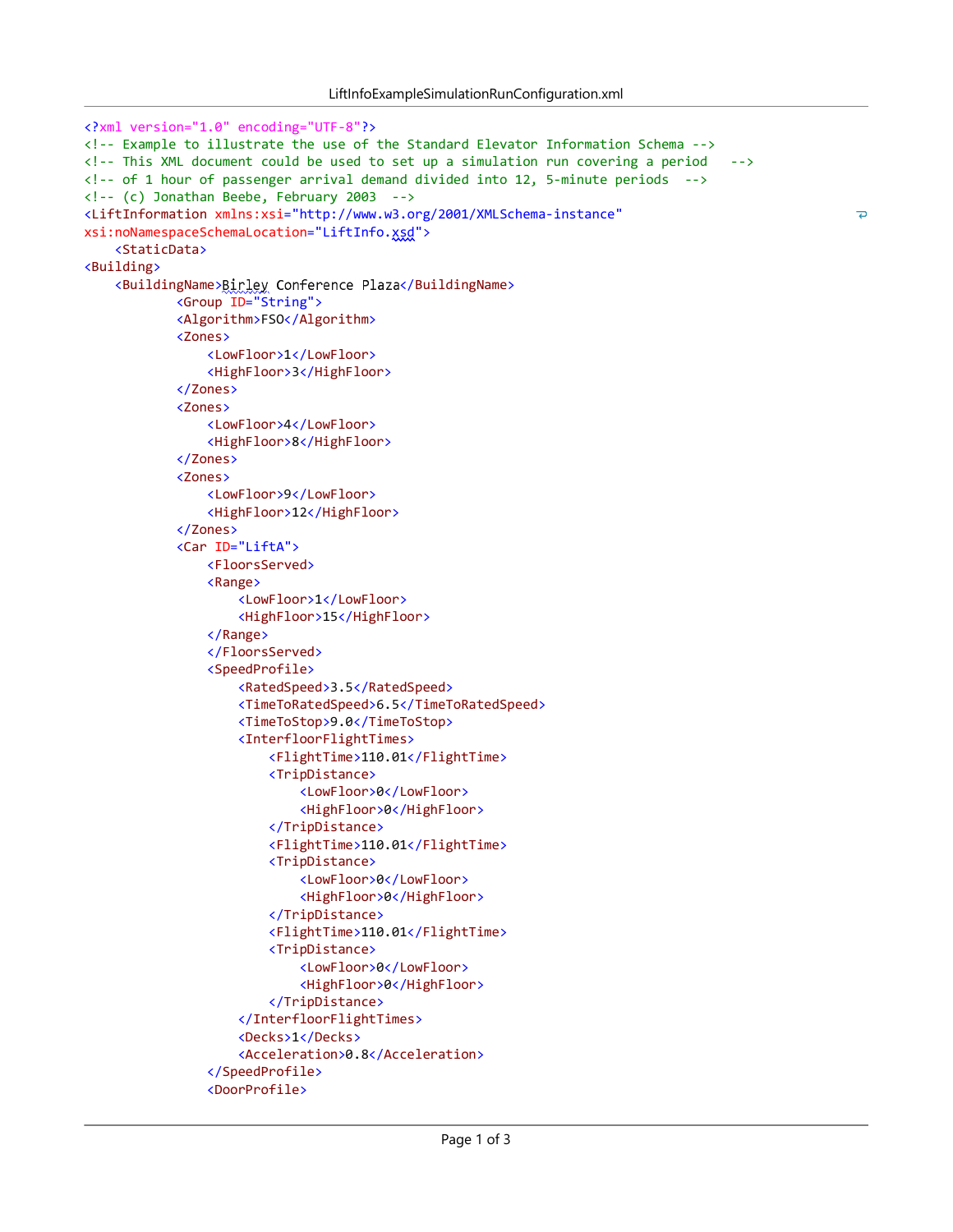```
<TimeToOpen>1.5</TimeToOpen>
                <TimeToClose>3</TimeToClose>
                <DwellTime>3.5</DwellTime>
                <ShortDwellTime>1.5</ShortDwellTime>
                <TimeToLimitedOpen>0.8</TimeToLimitedOpen>
                <TimeToLimitedClose>1</TimeToLimitedClose>
            </DoorProfile>
            <RatedCapacity>0</RatedCapacity>
        </Car>
        <GroundFloor>0</GroundFloor>
        <PriorityFloors>
            <Floor>4</Floor>
            <WeightingFactor>3</WeightingFactor>
            <Floor>2</Floor>
            <WeightingFactor>2</WeightingFactor>
        </PriorityFloors>
        <NamedFloor Floor="4" Name="Conference Foyer"/>
        <NamedFloor Floor="2" Name="Restaurant"/>
        <NamedFloor Floor="1" Name="Basement"/>
    </Group>
        </Building>
</StaticData>
<Demand DemandType="Passenger">
    <Period>1:0:0</Period>
    <Distribution>Gausian</Distribution>
    <MaxDemandRate>30</MaxDemandRate>
    <Sample SequenceNumber="1" Repeats="12">
        <Period>0:5:0</Period>
        <Distribution>Constant</Distribution>
        <FloorRates>
            <FloorSetDemandRate>
                <DestinationRate>
                    <DirectionRate Rate="30" Direction="Down"/>
                    <DirectionRate Rate="30" Direction="Up"/>
                </DestinationRate>
                <Floors>
                    <Range>
                        <LowFloor>1</LowFloor>
                        <HighFloor>3</HighFloor>
                    </Range>
                    <Floor>10</Floor>
                    <Floor>12</Floor>
                </Floors>
            </FloorSetDemandRate>
            <FloorSetDemandRate>
                <DestinationRate>
                    <DirectionRate Rate="30" Direction="Down"/>
                    <DirectionRate Rate="30" Direction="Up"/>
                </DestinationRate>
                <Floors>
                    <Range>
                        <LowFloor>4</LowFloor>
                        <HighFloor>9</HighFloor>
                    </Range>
                    <Floor>11</Floor>
                </Floors>
```